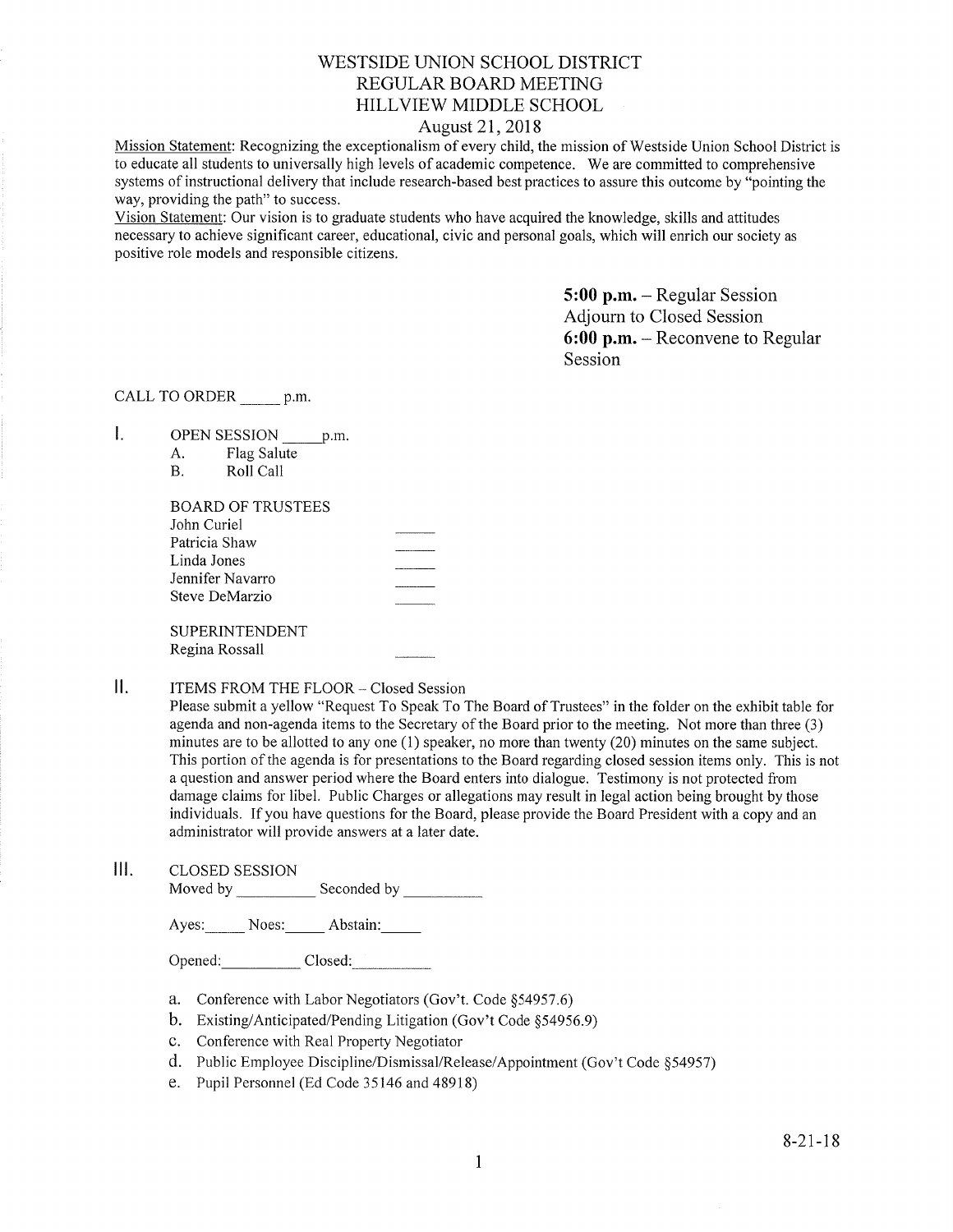- IV. RECONVENE TO OPEN SESSION at p.m.
- V. REPORT OF CLOSED SESSION ACTION
- VI. INTRODUCTION OF BOARD CANDIDATES
- VII PRESENTATIONS Recognition of Dr. Linda K. Jones

#### HEARING SESSION/STAFF REPORTS VIII.

- A. Board Comments
- B. Staff Reports
	- 1. Assistant Superintendent Administrative Services<br>2. Assistant Superintendent Educational Services
	-
	- 3. Deputy Superintendent
	- 4. Superintendent

#### PERSONAL APPEARANCES IX

- A. Westside Union Teachers Association Representatives
- B. California School Employees Association Representatives C. Parent Teacher Association Representatives D. West Antelope Valley Educational Foundation Representatives
- 
- 
- ITEMS FROM THE FLOOR X.

Please submit a yellow "Request To Speak To The Board of Trustees" in the folder on the exhibit table for agenda and non-agenda items to the Secretary of the Board prior to the meeting. Not more than three (3) minutes are to be allotted to any one  $(1)$  speaker, no more than twenty  $(20)$  minutes on the same subject. This is not a question and answer period where the Board enters into dialogue. Testimony is not protected from damage claims for libel. Public Charges or allegations may result in legal action being brought by those individuals. If you have questions for the Board, please provide the Board President with a copy and an administrator will provide answers at a later date.

- XI. PUBLIC HEARING
- XII. BUSINESS SESSION
	- A. Organizational/Governance l. Agenda Item 1
		-

Moved by Seconded by Seconded by

To approve the Agenda of the Regular Meeting of August 21,2018

Ayes: Noes: Abstain:

Items 2a -2f

Actions proposed for the Consent Calendar, are items with adopted policies and approved practices of the District and are deemed routine in nature. They will be acted upon in one motion, without discussions, unless members of the Board request an item's removal. The item will then be removed from the motion to approve and after the approval of the consent agenda the itern(s) will be heard.

Goal #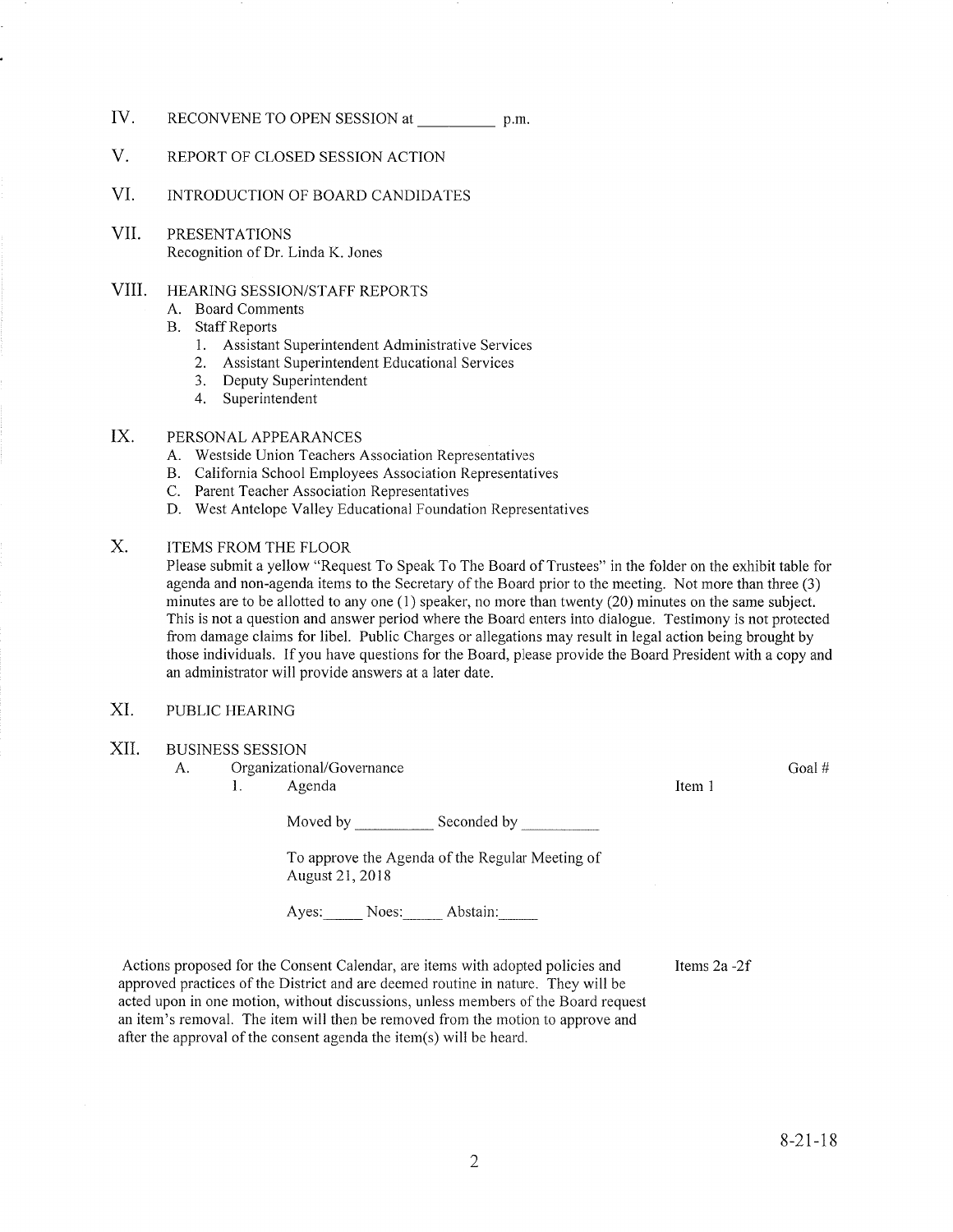|    | 2.               | Consent<br>Minutes of the Regular Meeting on August 7, 2018<br>a.<br>Fundraising Authorization<br>b.<br>Personnel Report<br>c.<br>Purchase Orders<br>d.<br>Consultant/Contract Schedule<br>e.<br>f.<br>Conference/Workshop Schedule                                                                                                                                                                      |        |
|----|------------------|----------------------------------------------------------------------------------------------------------------------------------------------------------------------------------------------------------------------------------------------------------------------------------------------------------------------------------------------------------------------------------------------------------|--------|
|    |                  | Moved by Seconded by Seconded by                                                                                                                                                                                                                                                                                                                                                                         |        |
|    |                  | Approval of the Consent Items as presented                                                                                                                                                                                                                                                                                                                                                               |        |
|    |                  | Ayes: Noes: Abstain:                                                                                                                                                                                                                                                                                                                                                                                     |        |
|    | 3.               | Board Candidate Orientation Calendar                                                                                                                                                                                                                                                                                                                                                                     | Item 3 |
|    |                  |                                                                                                                                                                                                                                                                                                                                                                                                          |        |
|    |                  | Approval of the Board Candidate Orientation Calendar                                                                                                                                                                                                                                                                                                                                                     |        |
|    |                  | Ayes: Noes: Abstain:                                                                                                                                                                                                                                                                                                                                                                                     |        |
|    | $\overline{4}$ . | Discussion Item<br><b>Board Governance</b>                                                                                                                                                                                                                                                                                                                                                               | Item 4 |
| Β. | 5.               | <b>Educational Services</b><br>Revised Board Policies, Administrative Regulations and<br>Exhibits<br>BP 0400, Comprehensive Plans<br>٠<br>BP/AR/E 0520.2, Title I Program Improvement<br>٠<br>Schools<br>BP 0520.3, Title I Program Improvement Districts<br>٠<br>BP/AR 5113.12, District School Attendance Review<br>٠<br>Board<br>AR 5125.2, Withholding Grades, Diploma or<br>٠<br><b>Transcripts</b> | Item 5 |
|    |                  | Approval of the second and final reading of the Revised,<br>New and Deleted Board Policies, Administrative<br>Regulations and Exhibits                                                                                                                                                                                                                                                                   |        |
|    |                  | Ayes: Noes: Abstain:                                                                                                                                                                                                                                                                                                                                                                                     |        |
|    | 6.               | Material Change to the 2018-2020 Local Control<br>Accountability Plan (LCAP)                                                                                                                                                                                                                                                                                                                             | Item 6 |
|    |                  | Moved by<br>Seconded by                                                                                                                                                                                                                                                                                                                                                                                  |        |

Goal#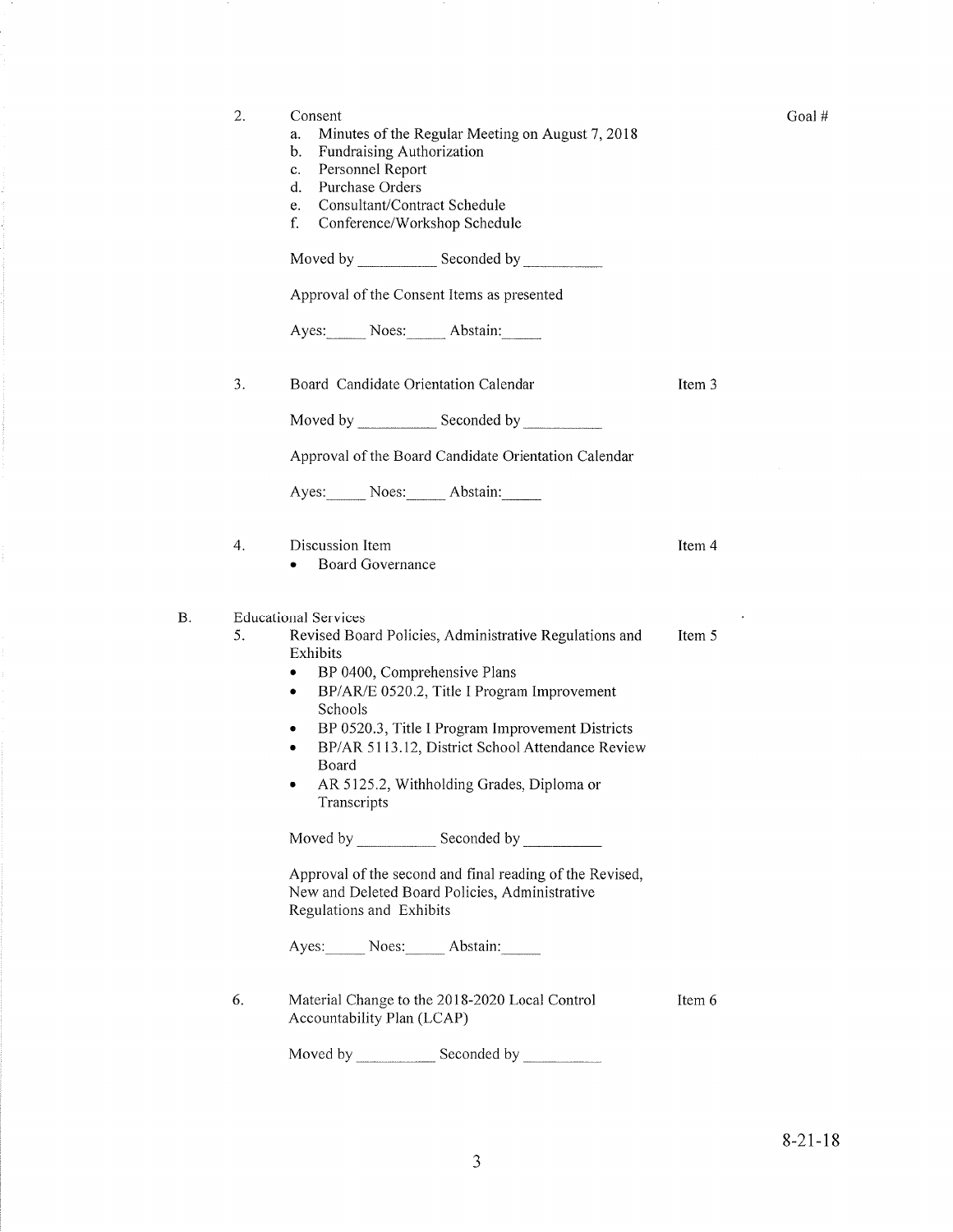Approval of the Material Change to the 2018-2020 Local Control Accountability Plan (LCAP)

Ayes: Noes: Abstain:

- C Business Services
	- 1. Revised Board Policy and Administrative Regulation 3516, Emergencies and Disaster Preparedness Plan Item 7

Moved by Seconded by Seconded by Seconded by Seconded by Seconded by Seconded by Seconded by Seconded by Seconded by Seconded by Seconded by Seconded by Seconded by Seconded by Seconded by Seconded by Seconded by Seconded

Approval of the second and final reading of the revised Board Policy and Administrative Regulation 3516, Emergencies and Disaster Preparedness Plan

Ayes: Noes: Abstain:

#### XIII INFORMATION SESSION

- A. Items From The Floor Continued<br>B. Dates to Remember:
- -
- 1. Regular Meeting on September 4, 2018<br>2. Regular Meeting on September 18, 2018<br>C. Board Comments Continued/
- 
- XIV. NEw BUSINESS Future Board Meeting Items
- XV. CLOSED SESSION - Continued
- XVI. RECONVENE TO OPEN SESSION at p.m
- XVII. REPORT OF CLOSED SESSION ACTION

#### XVIII. ADJoURNMENT

There being no further business to come before the Board, the regular meeting of August 21, 2018, is adjourned at \_\_\_\_\_\_\_\_\_\_\_ p.m. by the Board President.

In compliance with the Americans with Disabilities Act, if you need special assistance to access the Board meeting room or to otherwise participate at this meeting, including auxiliary aids or services, please contact Tonya Williams at (661) 122-0116. Notification at least 48 hours prior to the meeting will enable the District to make reasonable arrangements to ensure accessibility to the Board meeting room.

Any writings or documents that are public records and are provided to a majority of the governing board regarding an open session item on this agenda will be made available for public inspection on the District Web Site, www.westside.k12.ca.us or in the District Office located at 41914 50<sup>th</sup> St. West, Quartz Hill, CA 93536 during normal business hours  $(8:00$  a.m.  $-4:00$  p.m.).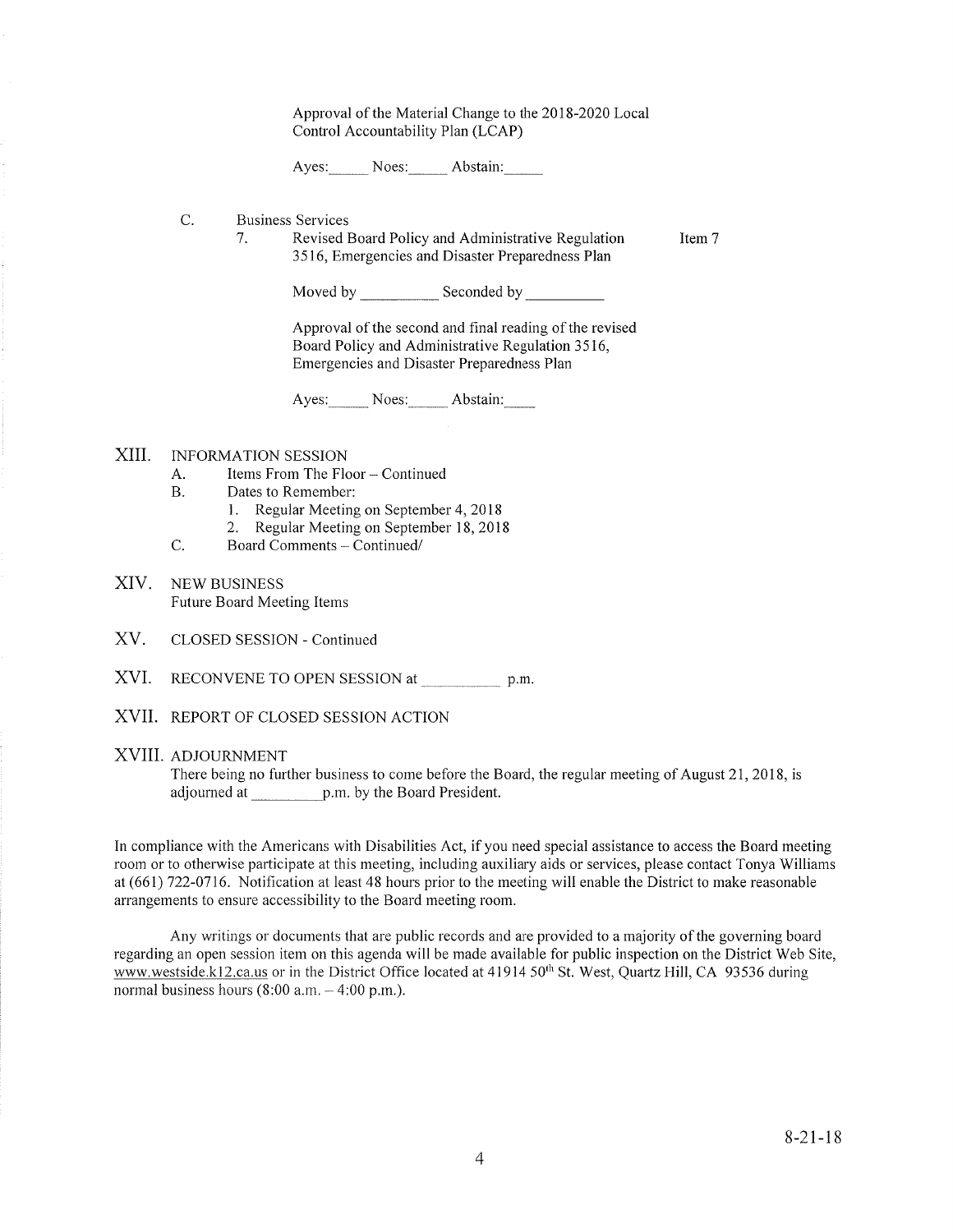# Core Beliefs and Board Goals 2018-2019

The District uses data to create a learning-oriented culture for both staff and students which defïnes success in terms of improvement and progress.

- 1 WE BELIEVE THAT OUR TEACHERS AND STAFF ARE OUR MOST VALUABLE ASSETS AND RESOURCES
- 2. WE OPERATE WITH TRANSPARENCY, TRUST AND INTEGRTTY, GOVERNING IN A DIGNIFIED, PROFESSIONAL MANNER, TREATING EVERYONE WITH CIVILITY AND **RESPECT**

#### WE ARE ABSOLUTELY COMMITTED TO PROVIDING A SAFE, DISTINGUISHED AND ENGAGING LEARNING ENVIRONMENT THAT ENSURES ALL STUDENTS LEARN TO THEIR HIGHEST POTENTIAL 3.

- $\leftrightarrow$  A. Build the capacity of board and district staff in developing and monitoring data related to goals and priorities specifically in the area of cultural responsiveness and educational equity
- B. A key concern and priority for this governing board is improving the accuracy and consistency of grading which should measure what students know, as they play a crucial role in every aspect of students' academic lives and future lives as global citizens. Areas of concern are: 1) Grades reflect progressive and mastery of content. 2) They are predictable and understood by parents and third parties. 3) That non-academic factors are graded separately. 4) The system adopted is not overwhelming for teachers. èp
- C. The district will continue to develop School Safety protocols. ôp
	- \* Annual Report by Educational Services

#### WE ARE ABSOLUTELY COMMITTED TO PROVIDING THE NECESSARY FACILITIES TO MEET THE HOUSING AND EDUCATION NEEDS OF OUR CHANGING STUDENT POPULATION AND A VISION THAT PROMOTES AND SUPPORTS THEIR FUTURE 4

- ôP A. Continue the Cottonwood Elementary School modernization
	- \* Annual Report by Business Services

#### WE ARE FISCALLY TRUSTWORTHY AND DEDICATED TO RESPONSIBLE FINANCIAL ACCOUNTABILITY 5

#### WE BELIEVE IN AND PROMOTE PARENT AND COMMUNITY INVOLVEMENT IN WESTSIDE UNION SCHOOL DISTRICT 6.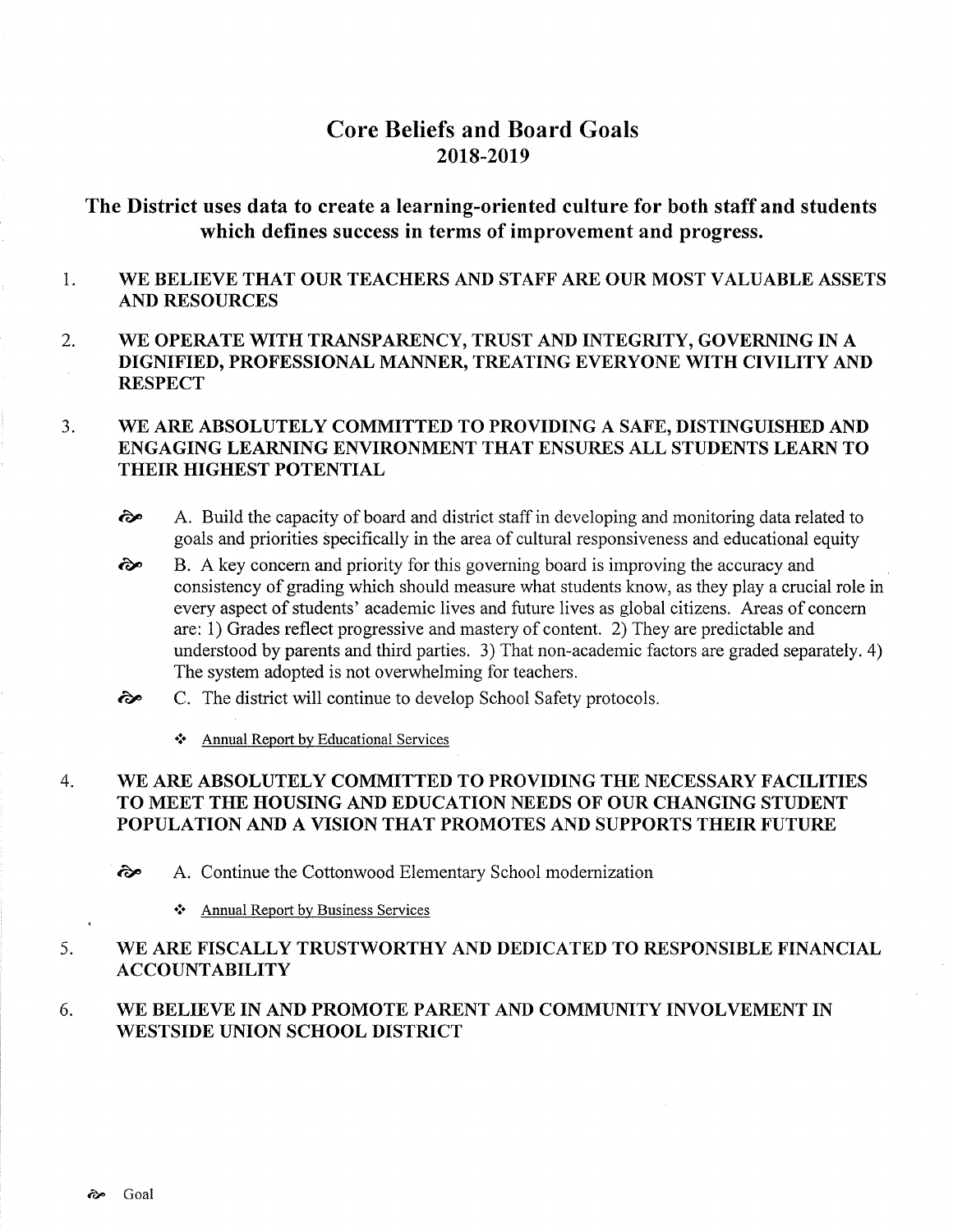## 2018-2019 Board Expectations

# The District uses data to create a learning-oriented culture for both staff and students which defines success in terms of improvement and progress.

## 1. WE BELIEVE THAT OUR TEACHERS AND STAFF ARE OUR MOST VALUABLE ASSETS AND RESOURCES

#### EXPECTATIONS:

- a. Provide staff development to enable employees in a job classifications to maintain and improve their skills to meet stated goals of the Board to meet the needs of students. Continuously monitor and re-evaluate formula-driven staffing levels that adequately address student ratios and campus needs for all classifications of employees (classified, certificated, confidential, and administration)
- b. Maintain and monitor administrative training programs to enable existing staff to become administrators or to increase the skills of current administrators to assume increasing levels of responsibility in the future as well as immediately assisting with the reduction of attendance issues, traffic safety and student discipline at all school sites. Create programs that enable classihed employees who want to become teachers to obtain the necessary information to do so, and work with the CSEA Board to make sure members know about contractual benefits available when taking college classes. As grants become available to help classified employees become teachers, apply for any for which the District is eligible.
- c. Provide ongoing recognition for school achievement, program development, i.e., California Gold Ribbon, Golden Bell, Employee of the Year, and Program Innovation: Joe Walker STEALTH, Gregg Anderson Academy, The IDEA Academy at Cottonwood, Westside Academy and Hillview
- $6<sup>th</sup>$  Grade Academy d. Continue a long-term plan to provide total compensation for all positions within the district that is competitive with the surrounding Antelope Valley elementary school districts<br>Provide ongoing training to ensure a safe work place for all employees
	-
- e. Provide ongoing training to ensure a safe work place for all employees f. As funds are available revenues will be placed in a separate account to pay for long term post- employment benefits
	- $\approx a$ , d & e Annual Report by Human Resources
	- $\sim b \& c$  Annual Report from Superintendent
	- $\approx$  f Annual Report by Business Services

# 2. WE OPERATE WITH TRANSPARENCY, TRUST AND INTEGRTTY, GOVERNING IN A DIGNIFIED, PROFESSIONAL MANNER, TREATING EVERYONE WITH CIVILITY AND RESPECT

### EXPECTATIONS

- a- Continue to improve the knowledge level of trustees through ongoing training, participation in political actions that influence improved funding and legislation for educational programs, and programs of independent study. All Board Members will attend the CSBA Annual Education Conference, with a report of sessions attended at a future Board Meeting, and receive a Masters in Governance certification
- The board will initiate the annual process for self-evaluation in June  $b<sub>1</sub>$
- Annually set objectives to meet the goals of the district in June c.
- Continue to improve working relationship with employee unions to enable communications that enhance the overall well-being of the district including all employees d.
- A public-friendly version of the three major budget reports of the year shall be posted on the e. website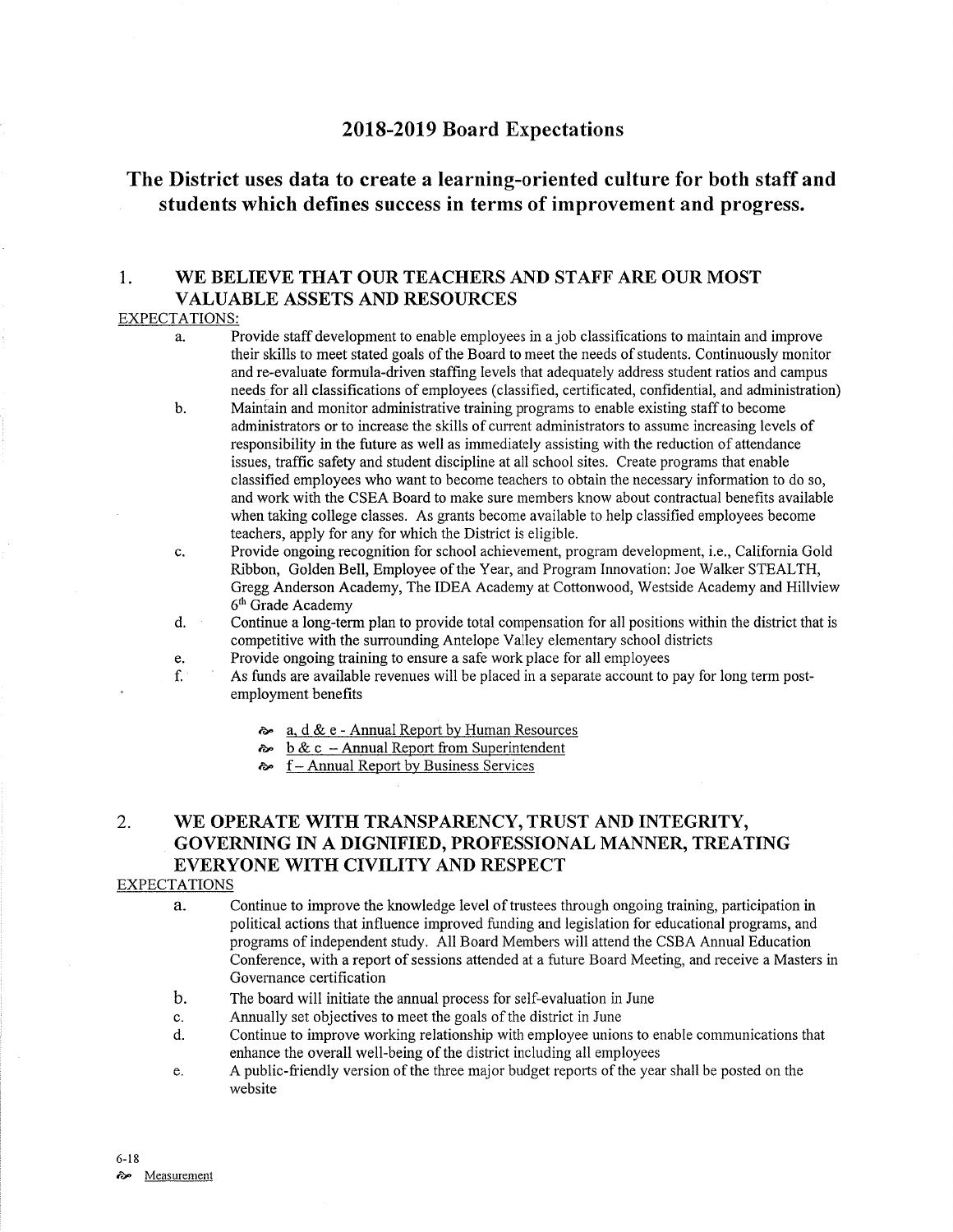# 3. WE ARE ABSOLUTELY COMMITTED TO PROVIDING A SAFE, DISTINGUISHED AND ENGAGING LEARNING ENVIRONMENT THAT ENSURES ALL STUDENTS LEARN TO THEIR HIGHEST POTENTIAL

## EXPECTATIONS:

- a. Staff will monitor comprehensive plans for improving student achievement including the Local Control Accountability Plan (LCAP) and the Comprehensive Safety Plans including the sections related to student discipline.
- b. All students will receive rigorous and effective instruction, support and intervention that afford equitable access to a high quality educational experience in an environment that nurtures critical thinking, communication, collaboration, creativity and social responsibility.
- c. Teachers will use research-based best practices to design and deliver instruction, which addresses the knowledge, concepts and skills outlined in the State Standards. Teachers will design lessons that actively engage the minds of all learners with that which is to be learned. Leaming objectives that describe what students will be able to do successfully and independently at the end of each lesson will be clearly articulated. Formative assessment will be used to guide and inform instruction. Summative assessment will be used to measure student learning.
- d. Professional Development will be aligned to improve student outcomes. Data will be collected to substantiate growth in student achievement.

# 4. WE ARE ABSOLUTELY COMMITTED TO PROVIDING THE NECESSARY FACILITIES TO MEET THE HOUSING AND EDUCATION NEEDS OF OUR CHANGING STUDENT POPULATION AND A VISION THAT PROMOTES AND SUPPORTS THEIR FUTURE

### **EXPECTATION**

- 
- a. Monitor and maintain high-quality infomation technology systems throughout the District b. Continue to implement sustainable clean energy programs that promote the long-term well-being of both the District's finances and the environment.
- c. Receive annual updates to the District's Facilities Master Plan while exploring and securing options to finance the plan.

 $\approx$  b & c – Annual Report by Business Services

# 5. WE ARE FISCALLY TRUSTWORTHY AND DEDICATED TO RESPONSIBLE FINANCIAL ACCOUNTABILITY

### EXPECTATIONS:

- a. Continue to decrease encroachment of general funds by Special Education b. Continue to update and implement the adopted Technology Plan
- 
- c. Continue to increase operational efficiency
- d. Citizens Oversight Committee will hold required meetings<br>e. Set budget priorities based on the goals of the District
- 
- e. Set budget priorities based on the goals of the District interstand priority to maximize the available dollars for f. Support and retain partnerships that have a mutual priority to maximize the available dollars for improving programs for students<br>Maintain student Average Daily Attendance to exceed 96% percent.
- 
- g. Maintain student Average Daily Attendance to exceed 96% percent.<br>h. Senior Staff to hold twice-yearly fiscal status updates at employee work locations in order to educate and inform our stakeholders
- i. Maintain a financially responsible, positive District budget for the current year and two out years in order to preserve Westside's financial solvency, educational programs and the continued payment of employee salaries.
	- ôp g Annual ADA Report by Business Services
	- **a.** b, c, d, e, f, h & i Budget Presentations by Business Services